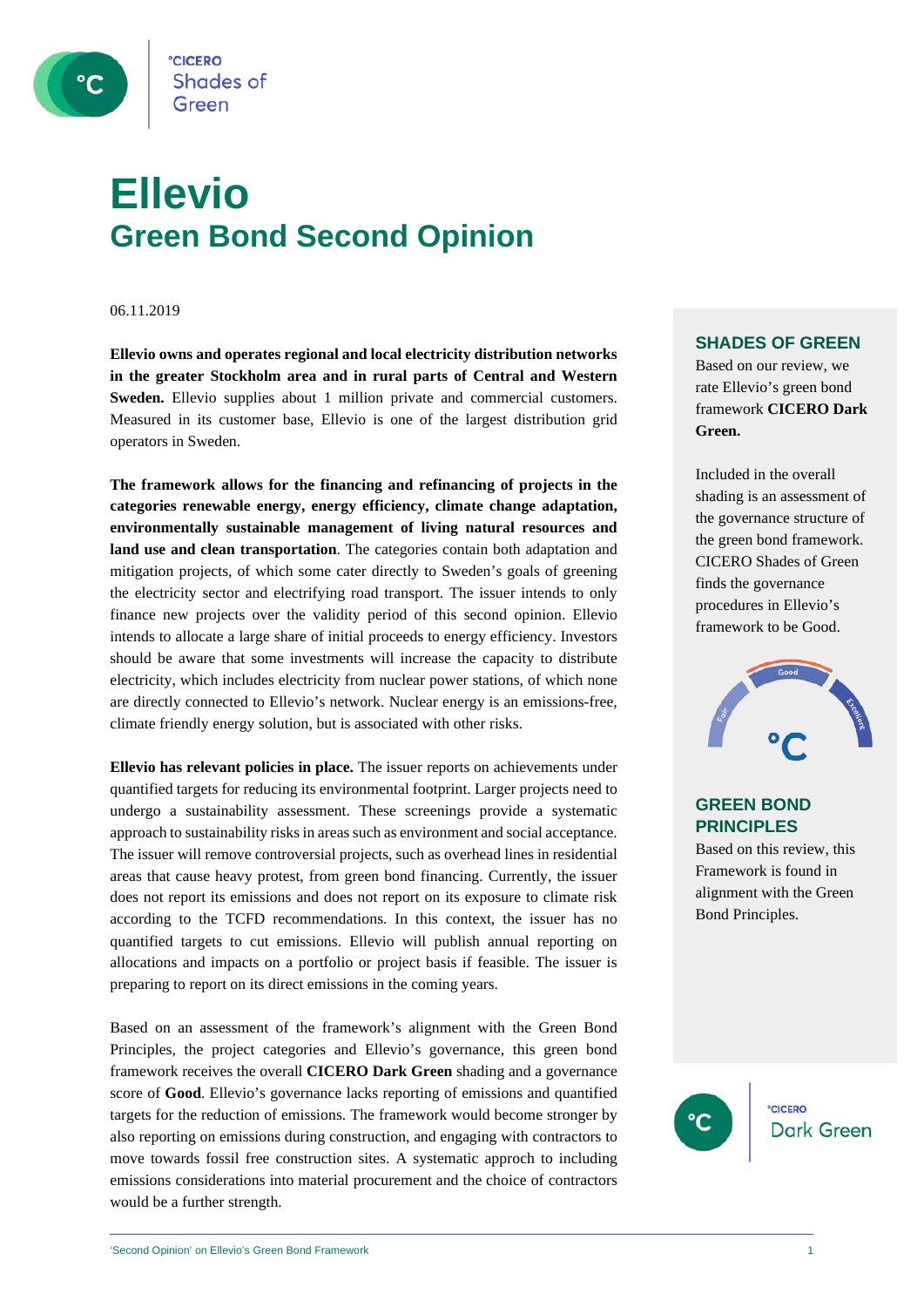

# °cicero<br>Shades of<br>Green

## **Contents**

|                | <b>Terms and methodology</b><br>the control of the control of the control of the control of the control of the control of the control of the control of the control of the control of the control of the control of the control of the control of the control | 3  |
|----------------|---------------------------------------------------------------------------------------------------------------------------------------------------------------------------------------------------------------------------------------------------------------|----|
|                |                                                                                                                                                                                                                                                               |    |
| $\overline{2}$ | Brief description of Ellevio's green bond framework and related policies ________________________________4                                                                                                                                                    |    |
|                |                                                                                                                                                                                                                                                               |    |
|                |                                                                                                                                                                                                                                                               |    |
|                |                                                                                                                                                                                                                                                               |    |
|                |                                                                                                                                                                                                                                                               |    |
|                |                                                                                                                                                                                                                                                               |    |
| 3              |                                                                                                                                                                                                                                                               |    |
|                |                                                                                                                                                                                                                                                               |    |
|                |                                                                                                                                                                                                                                                               |    |
|                |                                                                                                                                                                                                                                                               |    |
|                |                                                                                                                                                                                                                                                               |    |
|                |                                                                                                                                                                                                                                                               |    |
|                |                                                                                                                                                                                                                                                               |    |
|                |                                                                                                                                                                                                                                                               |    |
|                | <b>Appendix 1:</b> Referenced Documents List <b>Contract Contract Contract Contract Contract Contract Contract Contract Contract Contract Contract Contract Contract Contract Contract Contract Contract Contract Contract Contract C</b>                     | 14 |
|                | <b>Appendix 2:</b> About CICERO Shades of Green                                                                                                                                                                                                               | 15 |
|                |                                                                                                                                                                                                                                                               |    |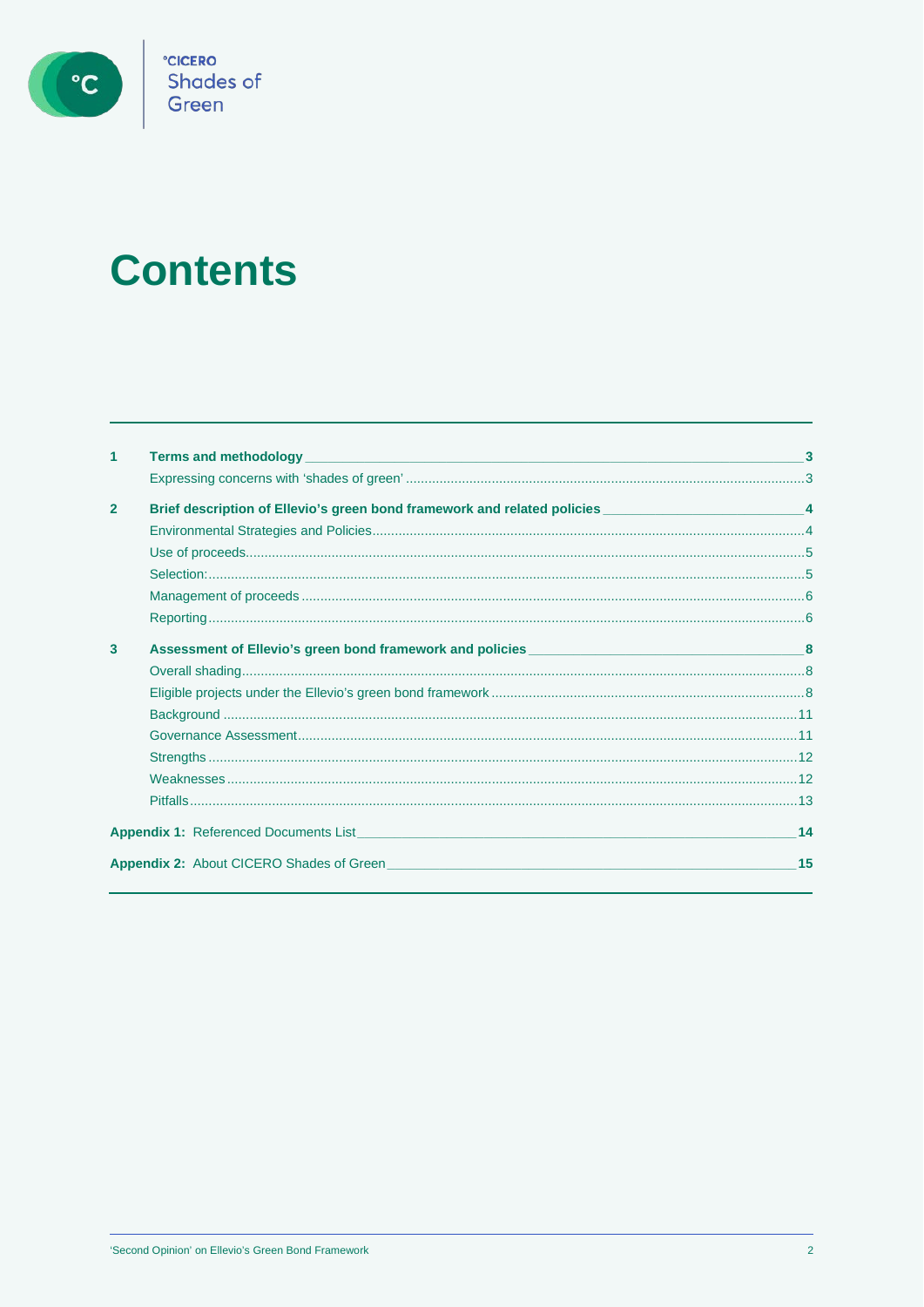

### **1 Terms and methodology**

This note provides CICERO Shades of Green's (CICERO Green) second opinion of the client's framework dated 10.10.2019**.** This second opinion remains relevant to all green bonds issued under this framework for the duration of three years from publication of this second opinion, as long as the framework remains unchanged. Any amendments or updates to the framework require a revised second opinion. CICERO Green encourages the client to make this second opinion publicly available. If any part of the second opinion is quoted, the full report must be made available.

The second opinion is based on a review of the framework and documentation of the client's policies and processes, as well as information gathered during meetings, teleconferences and email correspondence.

### **Expressing concerns with 'shades of green'**

CICERO Green second opinions are graded dark green, medium green or light green, reflecting a broad, qualitative review of the climate and environmental risks and ambitions. The shading methodology aims to provide transparency to investors that seek to understand and act upon potential exposure to climate risks and impacts. Investments in all shades of green projects are necessary in order to successfully implement the ambition of the Paris agreement. The shades are intended to communicate the following:



Sound governance and transparency processes facilitate delivery of clients' climate and environmental ambitions laid out in the framework. Hence, the governance aspects are carefully considered and reflected in the overall shading of the green bond framework. CICERO Green considers four factors in its review of the client's governance processes: 1) the policies and goals of relevance to the green bond framework; 2) the selection process used to identify and approve eligible projects under the framework, 3) the management of proceeds and 4) the reporting on the projects to investors. Based on these factors, we assign an overall governance grade: Fair, Good or Excellent.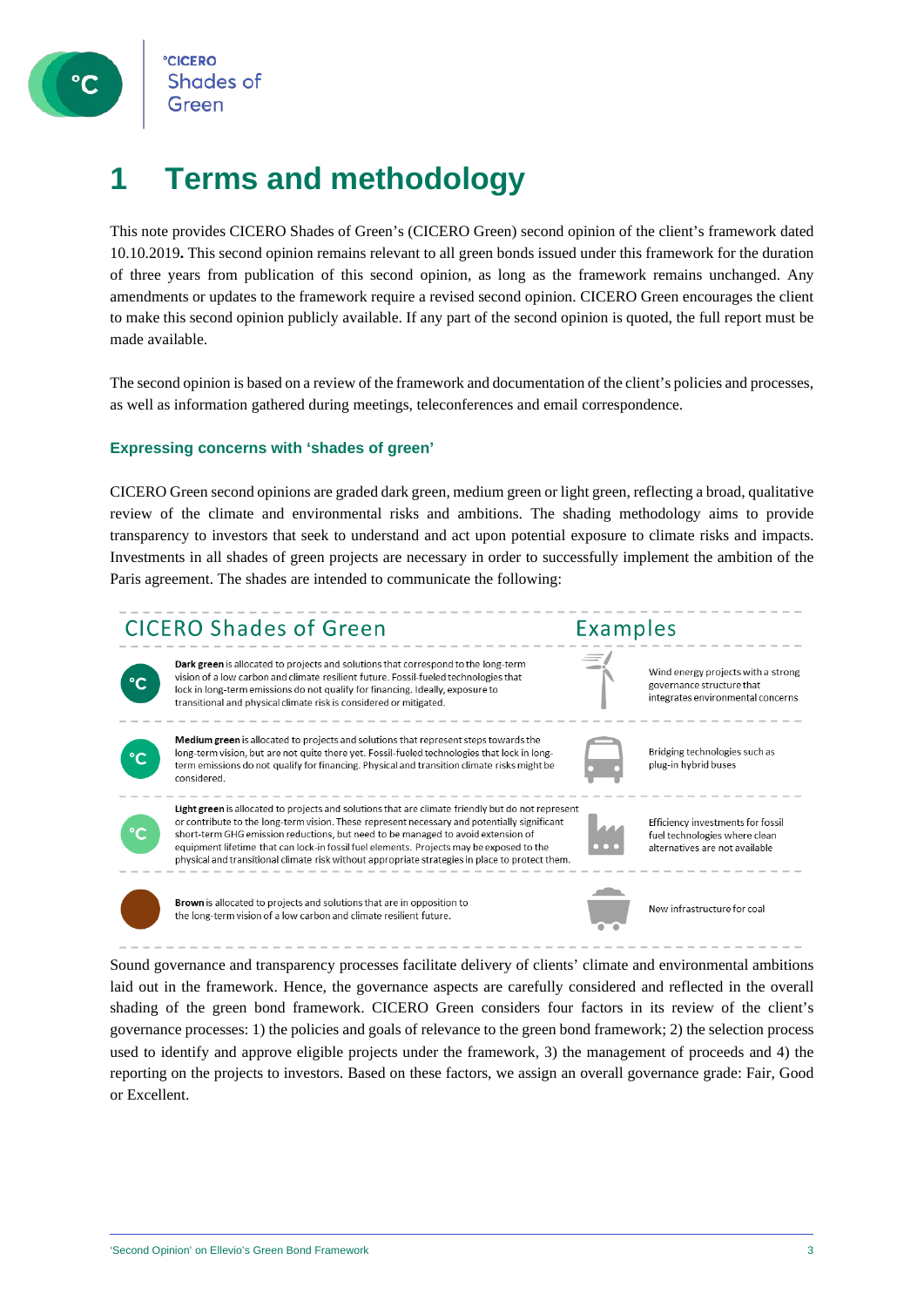

**CICERO Shades of** 

### **2 Brief description of Ellevio's green bond framework and related policies**

Ellevio is a Swedish owner and manager of local and regional electricity distribution grids. Ellevio is one of the largest companies in this sector in Sweden with about 1 million private and corporate customers. Ellevio serves customers in the Stockholm region as well as in rural parts of Central and Western Sweden.

### **Environmental Strategies and Policies**

Ellevio has integrated several aspects connected to climate change and sustainability in its strategic outlook and its operations. The company is conscious of the role that the electricity sector plays in the achievement of Sweden's climate targets and the transition to a net zero emission society. Ellevio has defined a vision of the future power sector, characterized by an increase in renewable, intermittent and decentralized power generation, by the electrification of new sectors such as transport, and a need for increased flexibility and demand side response, a changing climate with more extreme weather as well as the shifting of population centers. In its annual report the company describes and quantifies its progress towards defined sustainability targets.

Among the sustainability targets for its operations is the target to reduce its environmental footprint. To help achieve these targets Ellevio has adopted policies for, among others, biodiversity, suppliers, and reducing the use of the highly potent climate gas SF6. In its reporting, Ellevio shows installed quantities and leakages of SF6. It is Ellevio's intention to include life-cycle-thinking into all operations. This has been done for individual projects but it is currently not applied in a systematic way to all operations. All investments above a defined threshold need to undergo an environmental due dill, focusing among other issues on choice of materials, construction method and location-specific environmental and human impacts.

According to the issuer, 90% of the 10 TWh of distributed electricity, where production units are directly connected to Ellevio's local and regional distribution net, originated from hydro- and wind power generation (sept. 2018 sept. 2019). The remaining 10% were produced by combined heat and power plants which run on a combination of biofuels, waste and potentially fossil energy. Due to the nature of grids, also electricity from units not directly connected to Ellevio's network, i.e. electricity from Sweden's main transmission grid, has been distributed through Ellevio's network. For the period from sept. 2018 to sept. 2019, 17 TWh stemmed from the national transmission grid. The national generation mix for this electricity in 2017 was 51% hydro- and wind power, 39 % nuclear power, 9 % combined heat and power, and 1 % coal power (coal = 1,6 TWh)[1](#page-3-0). In 2022, Sweden will phase out all remaining coal power generation.

Ellevio's emissions stem from the operation, maintenance and extension of the grid. The company has begun to measure the emissions from its operations, including purchased energy (scope 1 and 2). Once established, the emissions figures will be reported according to the Greenhouse Gas Protocol. As a regulated entity, Ellevio reports its climate and environmental impacts to the Energy Markets Directorate. The company is a signatory of the UN Global Compact and aims to support several of the UN Sustainable Development Goals<sup>[2](#page-3-1)</sup>. Ellevio's sustainability report is written in accordance with the Global Reporting Initiative standard (core level).

<span id="page-3-1"></span><span id="page-3-0"></span><sup>1</sup> Energimyndigheten[, https://www.energimyndigheten.se/statistik/energilaget/?currentTab=1#mainheading](https://www.energimyndigheten.se/statistik/energilaget/?currentTab=1#mainheading)  $2$  (7) Affordable and clean energy, (9) Industry, innovation and infrastructure, (5) Gender Equality, (11) Sustainable Cities and Communities, (13) Climate action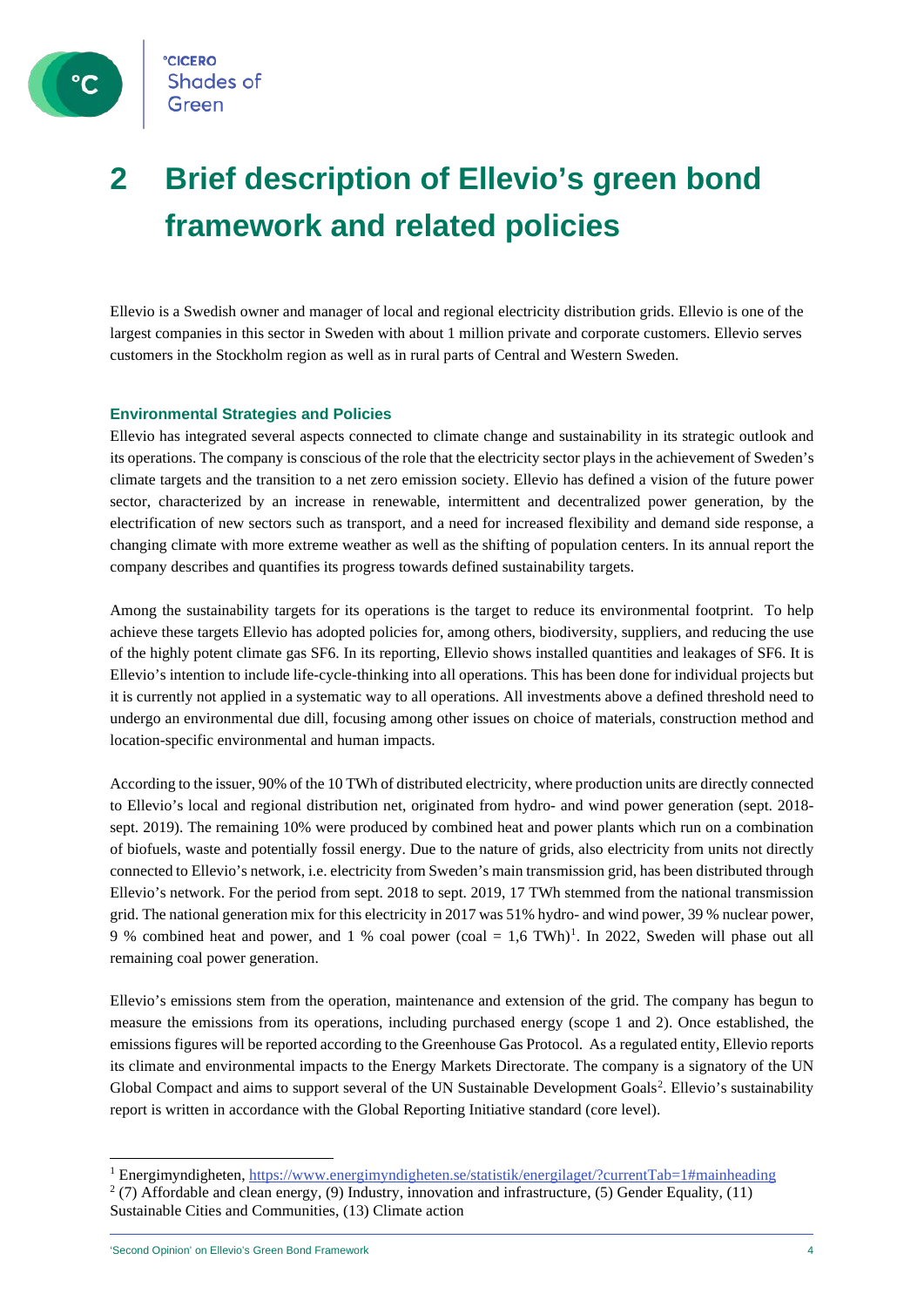ec<mark>cero</mark><br>Shades of

Ellevio models future developments and how they would affect the electricity network. This includes future impacts of climate change, such as floods and storms. In this context, the company is in the process of replacing overhead lines with underground cables as protection against harsher weather. These efforts are based on Ellevio's own initiative. The company currently does not report on its climate risk exposure as recommended by the Task Force on Climate-related Financial Disclosure.

### **Use of proceeds**

Proceeds from green bonds issued under this framework can be used to finance or refinance, in whole or in part, both mitigation and adaptation projects. The project categories are renewable energy, Energy efficiency, climate change adaptation, protection and preservation of the natural living resources surrounding our grids (equivalent to Green Bond Principle project category "environmentally sustainable management of living natural resources and land use), and clean transportation.

According to the issuer only new projects will be financed during the 3-year validity period of this independent review. At present, the issuer intends to allocate a large share of initial proceeds to the Automatic Meter Management project, which is part of smart grids and located in the energy efficiency category.

The issuer excluded the use of proceeds for investments in fossil energy generation, nuclear energy generation, research and/or development within weapons and defense, potentially environmentally negative resource extraction, gambling or tobacco.

### **Selection:**

The selection process is a key governance factor to consider in CICERO Green's assessment. CICERO Green typically looks at how climate and environmental considerations are considered when evaluating whether projects can qualify for green finance funding. The broader the project categories, the more importance CICERO Green places on the governance process.

Per its company policy, investments above SEK 5 / 10 million for local / regional network projects need to pass a sustainability assessment, conducted by the Asset Management and Design unit. The assessment covers a range of areas, among them environmental concerns and risk for public opposition. Life-cycle-assessments are not included in project screenings in a systematic way. For those projects that pass the assessment, the head of sustainability will screen their alignment with the eligibility criteria defined in the green bond framework. The resulting selection of projects will be suggested to the Sustainable Investments Committee. The committee consists of the CEO, the Head of Sustainability and the Head of Asset Management and Design. It is the committee's responsibility to check whether suggested projects comply with internal policies and to approve eligible projects. These projects will be added to the Eligible Green Project and Asset Portfolio.

All decisions by the committee have to be taken in consensus. The committee may make changes to the eligibility criteria as market developments may demand this. The committee will gather at least twice a year. The committee will also track all changes to the Eligible Green Project and Asset Portfolio.

Ellevio is by law required to offer grid connections to all customers. However, controversial projects, or such projects that connect nuclear power plants or large scale and fossil intensive industry will not be financed with green bond proceeds.

The selection and verification of projects will be carried out without external advisors or auditors.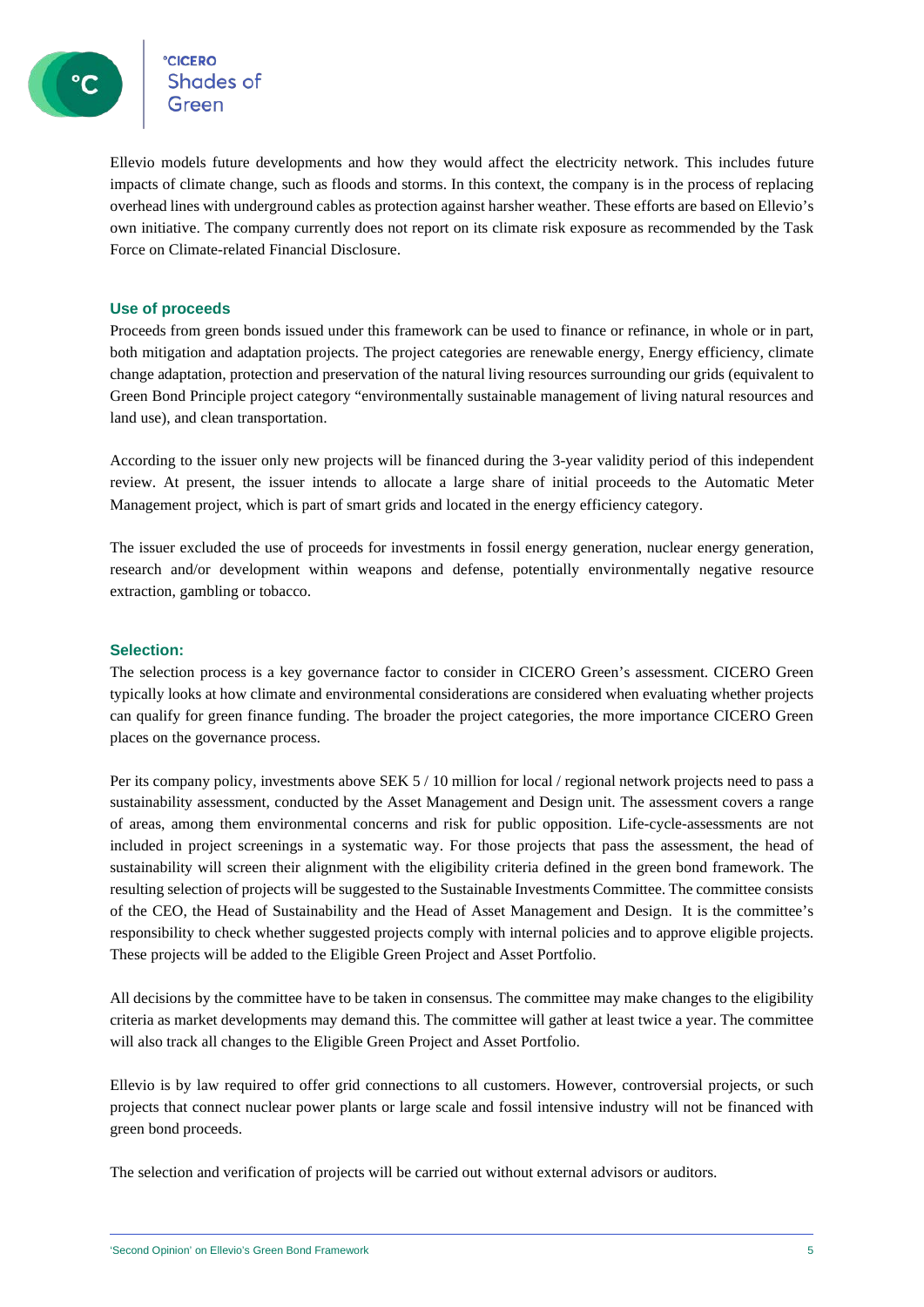### **Management of proceeds**

CICERO Green finds the management of proceeds of Ellevio to be in line with the Green Bond Principles.

Net proceeds from green bonds issued under this framework will be credited to a separate bank account, the Green Account. The Treasury will deduct an amount from the green account which is equal to the amount allocated to eligible projects. Drawdowns can be done for single projects or for a portfolio of smaller projects. The Sustainable Investments Committee will advise on the amounts to be deducted and all drawdowns will be documented.

The balance of eligible projects will at all times exceed the balance of outstanding green bonds. Should a project cease to fulfill the eligibility criteria, this project will be removed from the Eligible Green Project and Asset Portfolio and replaced with another project by the Sustainable Investments Committee.

Temporarily unallocated proceeds on the green account will be managed in accordance with Ellevio's liquidity management and financial policy. This policy only allows for bank deposits, which rules out investments in fossilrelated assets.

### **Reporting**

Transparency, reporting, and verification of impacts are key to enable investors to follow the implementation of green finance programs. Procedures for reporting and disclosure of green finance investments are also vital to build confidence that green finance is contributing towards a sustainable and climate-friendly future, both among investors and in society.

The issuer will provide annual reporting in the form of an investor letter on its website for as long as green bonds are outstanding. Reporting will be a collective effort of different units in Ellevio. The letter will include both reporting on the allocation of proceeds and on achieved impacts. Allocations will be linked to single projects if possible. The issuer will provide a list of all approved eligible projects including allocated amounts, a description of central projects, the shares of proceeds allocated to the different project categories as well as the shares of financing and refinancing and the balance of any unallocated funds. Allocations will be audited as part of the general company audit.

Regarding impacts the issuer will provide impact reporting using indicators for each project category as set out below. Impact reporting will be done on a portfolio basis for the most part and on a project level if feasible.

### Renewable energy

• Total energy from renewable sources fed into Ellevio's Regional and Local grids (MWh)

### Energy efficiency

- No. of smart meters installed (# of meters)
- Amount of yearly grid losses (MWh)

### Climate change adaptation

• Security of Supply (SAIDI<sup>[3](#page-5-0)</sup>)

<span id="page-5-0"></span><sup>3</sup> System Average Interruption Duration Index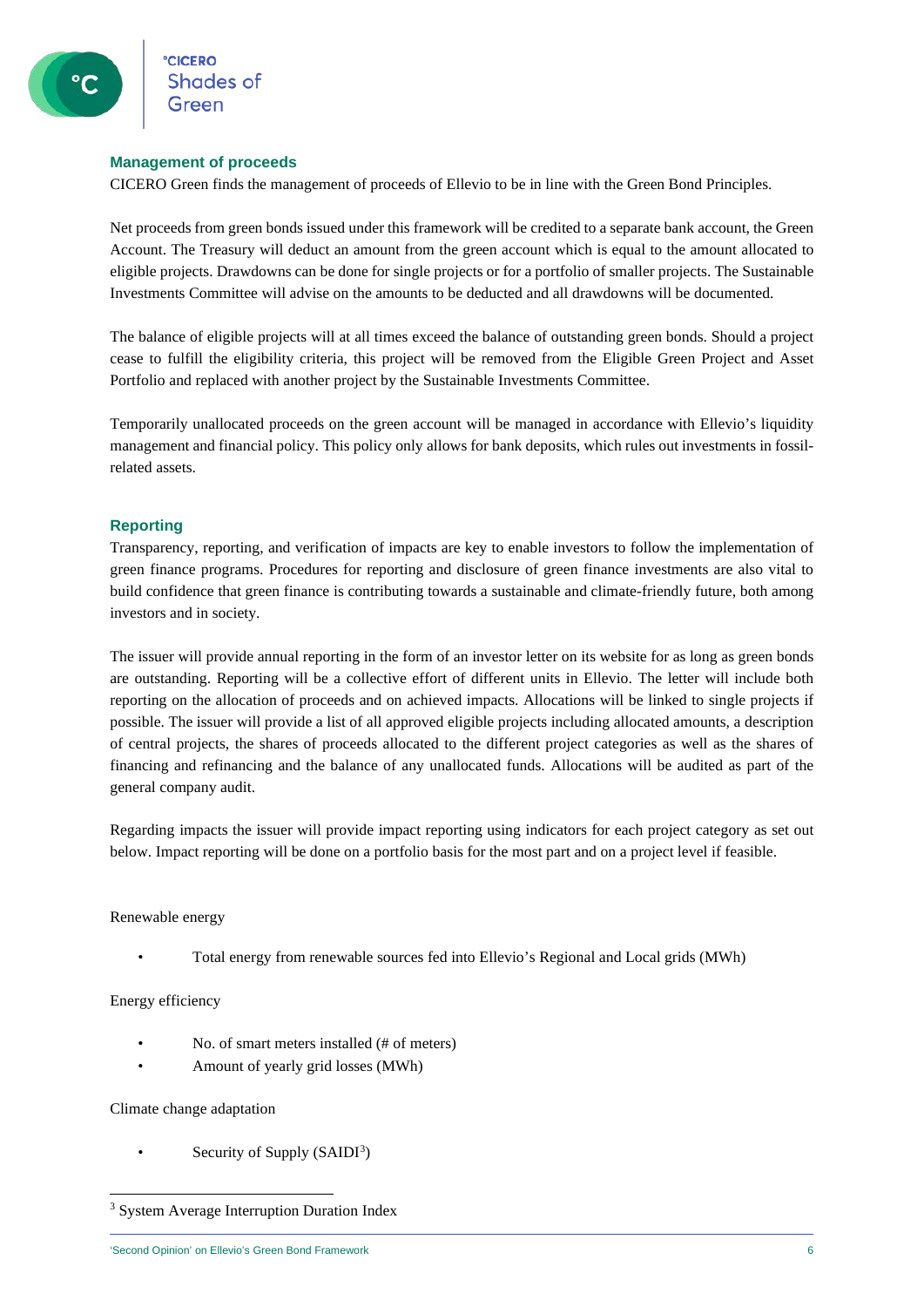

**CICERO** Shades of

• Amount of weather proofed grid during the year and percentage of cabling rate in local networks

Environmentally sustainable management of living natural resources and land use

- Decommission of oil-filled cables (km)
- Net decrease of creosote poles (# of poles)
- Accumulated surveyed power line corridors (km)

### Clean transportation

• Reduction of  $CO<sub>2</sub>$  equivalents achieved by enabling charging at EV charging stations<sup>4</sup>

The issuer does not plan to obtain external verification of impacts.

[https://www.naturvardsverket.se/upload/stod-i-miljoarbetet/bidrag-och](https://www.naturvardsverket.se/upload/stod-i-miljoarbetet/bidrag-och-ersattning/bidrag/klimatklivet/klimatvardering-%20laddstationer%20-2017.pdf)[ersattning/bidrag/klimatklivet/klimatvardering-%20laddstationer%20-2017.pdf](https://www.naturvardsverket.se/upload/stod-i-miljoarbetet/bidrag-och-ersattning/bidrag/klimatklivet/klimatvardering-%20laddstationer%20-2017.pdf)

<span id="page-6-0"></span><sup>&</sup>lt;sup>4</sup> To calculate this value the issuer intends to apply the method established by the Swedish electricity market regulator "Energimyndigheten". This method applies a Nordic grid emissions factor of  $125g \text{CO}_2$  eq /KWh. Follow the link below for assumptions about vehicle emissions and charging rhythm, which the calculation is based on. Should the issuer decide to deviate from this methodology and to use an alternative one, investors will be informed in the annual investor letter.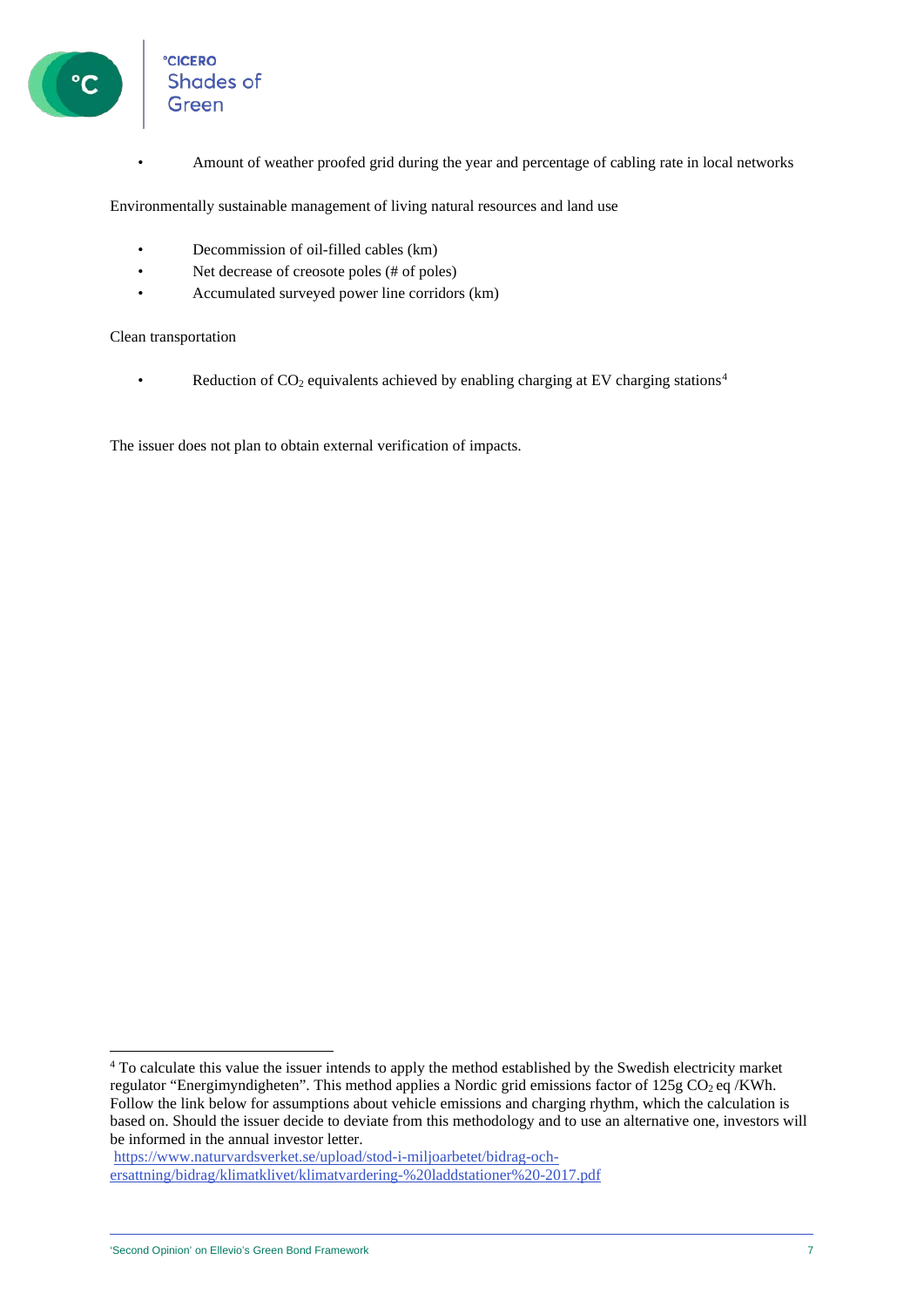

**CICERO Shades of** Green

### **3 Assessment of Ellevio's green bond framework and policies**

The framework and procedures for Ellevio's green bond investments are assessed and their strengths and weaknesses are discussed in this section. The strengths of an investment framework with respect to environmental impact are areas where it clearly supports low-carbon projects; weaknesses are typically areas that are unclear or too general. Pitfalls are also raised in this section to note areas where Ellevio s should be aware of potential macrolevel impacts of investment projects.

### **Overall shading**

Based on the project category shadings detailed below, and consideration of environmental ambitions and governance structure reflected in Ellevio's green bond framework, we rate the framework **CICERO Dark Green.**

### **Eligible projects under the Ellevio's green bond framework**

At the basic level, the selection of eligible project categories is the primary mechanism to ensure that projects deliver environmental benefits. Through selection of project categories with clear environmental benefits, green bonds aim to provide investors with certainty that their investments deliver environmental returns as well as financial returns. The Green Bonds Principles (GBP) state that the "overall environmental profile" of a project should be assessed and that the selection process should be "well defined".

| Category         | Eligible project types                                                                                                                                                                                                                                                          | <b>Green Shading and some concerns</b>                                                                                                                                                                                                                                                                                                                                                                                                                                                                                                                                                                                                            |
|------------------|---------------------------------------------------------------------------------------------------------------------------------------------------------------------------------------------------------------------------------------------------------------------------------|---------------------------------------------------------------------------------------------------------------------------------------------------------------------------------------------------------------------------------------------------------------------------------------------------------------------------------------------------------------------------------------------------------------------------------------------------------------------------------------------------------------------------------------------------------------------------------------------------------------------------------------------------|
| Renewable Energy | Connect new sources of renewable<br>energy generation to the electricity<br>grid, including necessary<br>adjustments to the existing grid to<br>accommodate for it<br>Maintenance and development of<br>existing connections of renewable<br>generation to the electricity grid | <b>Dark Green</b><br>Ellevio will only finance the grid<br>✓<br>connection. Ellevio is not involved<br>in the power generating asset itself.<br>Should a nuclear power station or a<br>waste to energy plant be built in<br>Ellevio's region, the issuer would be<br>required to provide grid connection.<br>The issuer confirmed that they<br>would not use green financing<br>proceeds for a project like this. The<br>same applies to the potential case of<br>providing grid connection to a<br>hypothetical large customer from a<br>fossil-intensive industry.<br>The connection of new renewable<br>✓<br>capacity to the grid supports the |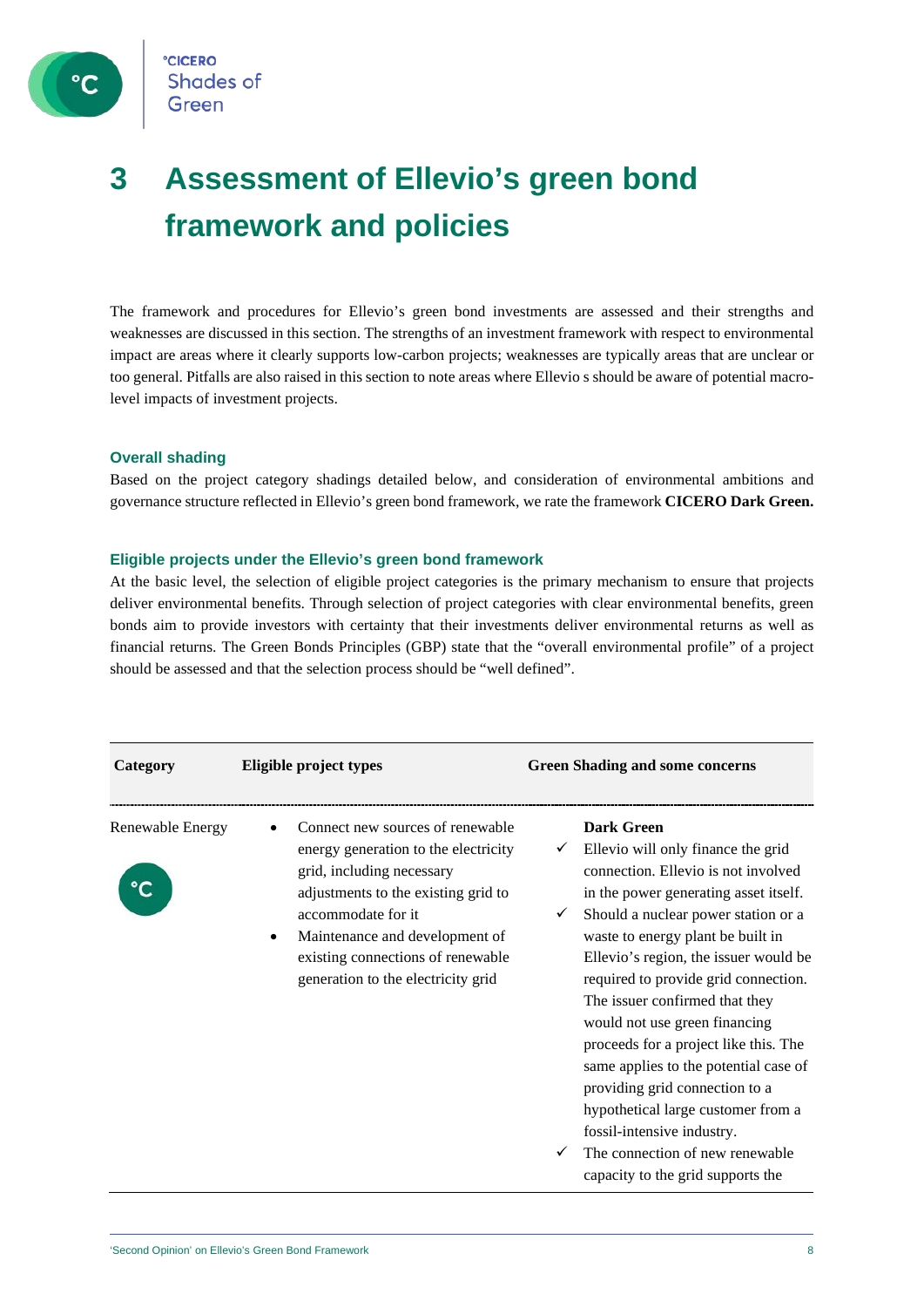

renewable electrification of sectors such as transport

- $\checkmark$  Ellevio is able to require contractors to record emissions during construction, but has as of now not done so.
- $\checkmark$  The issuer confirmed that controversial projects will not receive green bond proceeds.



- Energy Efficiency Smart grid systems, including Automatic Meter Management
	- Strengthening of the electricity networks to increase distribution capacity and to reduce network losses

### **Dark Green**

- $\checkmark$  Smart grid systems are required by law in Sweden from 2025. They increase flexibility, thereby improving the integration of intermittent renewable capacity to the grid and enabling demand side response
- $\checkmark$  Increasing the efficiency of grids may reduce the need to add new capacity.
- $\checkmark$  Investors should be aware that strengthening of distribution capacity also increased the capacity for the distribution of nuclear energy, which originates from outside Ellevio's network.
- $\checkmark$  Dark green is given to this category as proceeds will not finance power plants themselves or grid connection to nuclear or coal power plants, and because exposure to nuclear and coal power is indirect as these stations are not directly connected to Ellevio's network and electricity generated from these stations merely passes through Ellevio's network.
- $\checkmark$  Over the past 12 months, 90% of distributed electricity from units directly connected to Ellevio's network (10TWh) originated from hydro- and wind power. The remaining 10% are CHP plants, fueled by biofuels, waste and also fossil fuels. Electricity from the national transmission grid and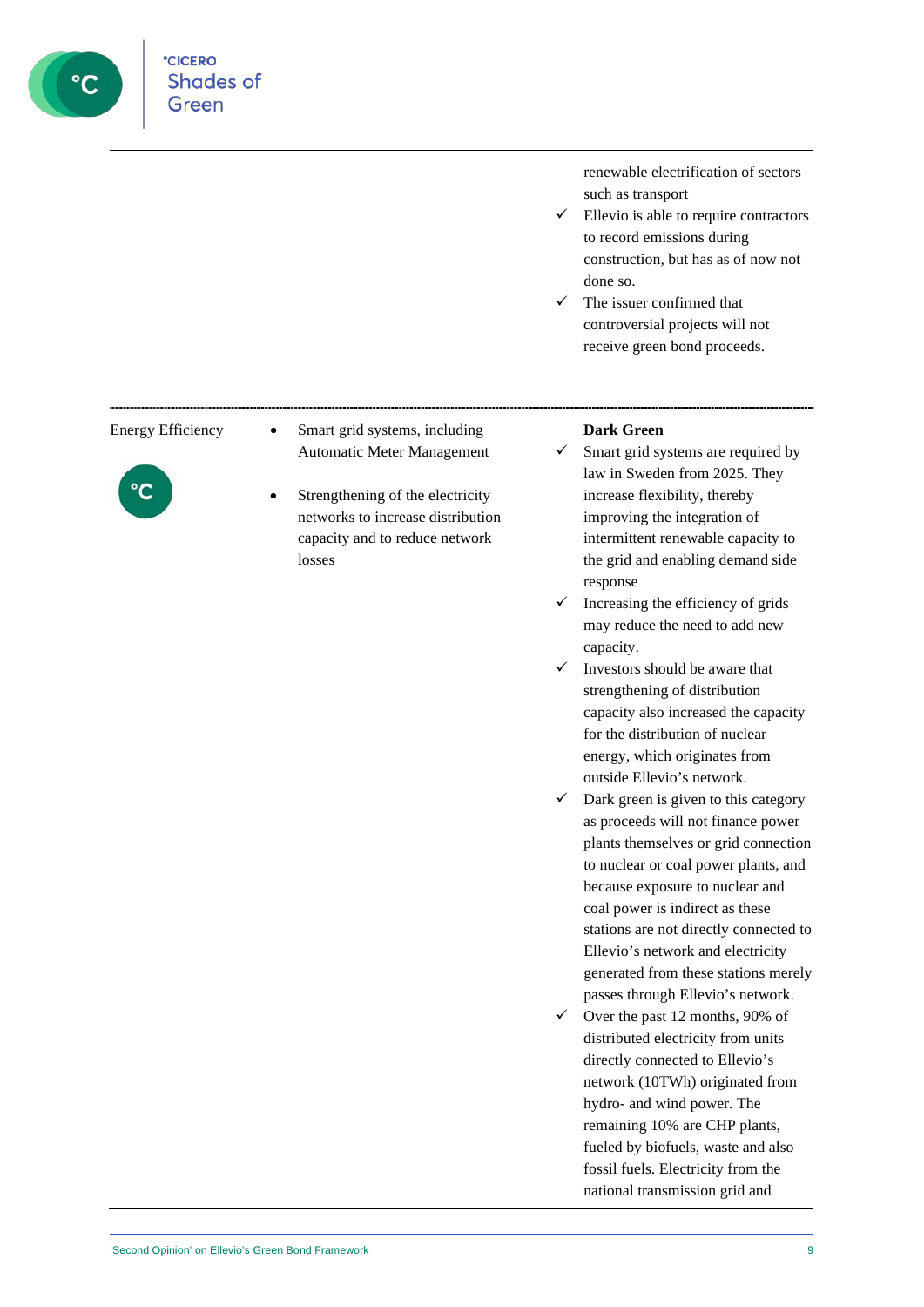

distributed through Ellevio's network (17 TWh) corresponds to the national generation mix of 51 % renewable, 39% nuclear, 9% CHP and 1% coal power (see p.4 footnote 1).

 $\checkmark$  Sweden's emissions factor for consumed electricity is the lowest in the EU  $(2017)^5$  $(2017)^5$ .

Climate Change Adaptation



| $\bullet$ | Weather-proofing the electricity |
|-----------|----------------------------------|
|           | networks                         |

### **Dark Green**

- $\checkmark$  In order to guard against future storm risk, overhead lines are replaced with cables in the ground.
- $\checkmark$  The issuer has a comprehensive policy for limiting the local environmental impact of such projects, including the avoidance of wetlands. This policy applies to contractors and subcontractors.

- Protection and preservation of the natural living resources surrounding our grids (also referred to as: *Environmentally sustainable management of living natural resources and land use*)
- Maintenance of the area immediately surrounding our grids
- Research the environmental effects of the grids to identify areas of particular sensitivity and develop maintenance plans for their protection, including species especially affected
- Installation of environmental- and biodiversity friendly network infrastructure, including choice of materials

### **Dark Green**

- $\checkmark$  External experts analyze grasslands prior to project start. Action plans on biodiversity are provided to the part of Ellevio which will carry out the projects. Maintenance work plans are adapted accordingly. The issuer reports on the amount of grassland surveyed.
- $\checkmark$  Following Swedish laws and regulations, Ellevio replaces poles and cables which have been deemed environmentally harmful.



| Clean transportation | • Charging infrastructure for electric<br>vehicles | <b>Dark Green</b> |
|----------------------|----------------------------------------------------|-------------------|
|                      |                                                    |                   |

<span id="page-9-0"></span><sup>5</sup> https://www.eumayors.eu/IMG/pdf/technical\_annex\_en.pdf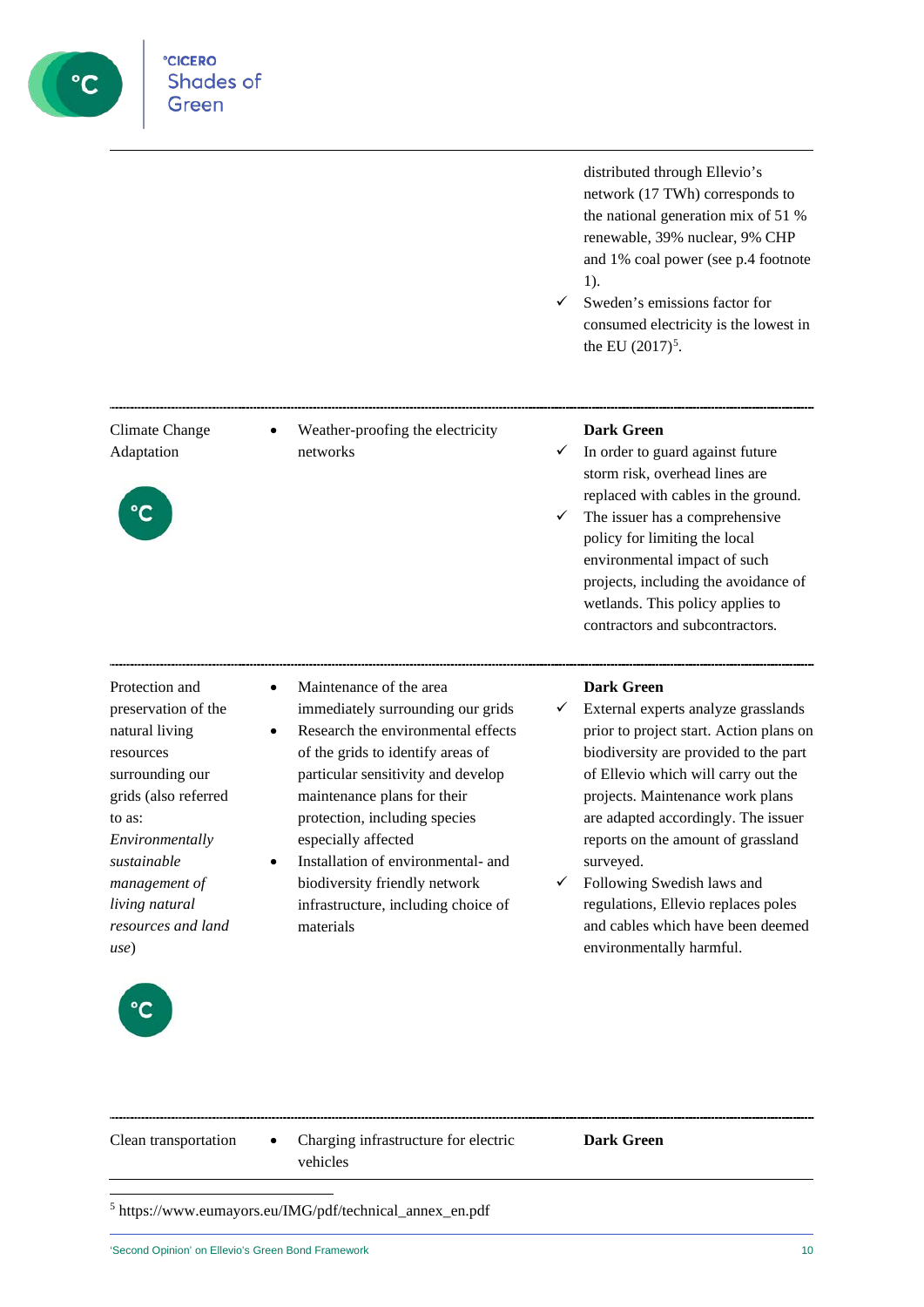| <b>CICERO</b><br><b>Shades of</b><br>Green |                                                                                                                           |                              |                                                                                                                                                                                                                                                                                                                                                                                                                                |
|--------------------------------------------|---------------------------------------------------------------------------------------------------------------------------|------------------------------|--------------------------------------------------------------------------------------------------------------------------------------------------------------------------------------------------------------------------------------------------------------------------------------------------------------------------------------------------------------------------------------------------------------------------------|
|                                            | Capacity investments to enable the<br>electrification of the transport<br>system (including subway, train,<br>busses etc) | $\checkmark$<br>$\checkmark$ | Charging stations are essential for<br>the electrification of the road<br>transport sector.<br>Electricity-based public transport is<br>an essential part of reducing traffic<br>and decarbonizing personal<br>transport.<br>The calculation of impacts is based<br>on a method established by the<br>Swedish electricity market regulator.<br>A Nordic grid emissions factor of<br>$125g$ CO <sub>2</sub> eq /KWh is applied. |

Table 1. Eligible project categories

### **Background**

In 2017, renewable electricity generation grew 6% and reached a quarter of global power output, thanks to the continued growth of solar PV and wind technologies. Despite these positive trends (especially with PV), additional efforts are needed in renewable power generation to meet the targets set out in the IEA's Sustainable Development Scenario. According to the IEA, the share of renewables in global electricity generation must reach 47% by 2030, up from 25% in 2017.

Sweden has adopted the target of generating all electricity from renewable sources by 2040.<sup>[6](#page-10-0)</sup> In extension this means phasing out all nuclear power generation by the same time. In the same time period, power demand is expected to grow by 19%. More than half of this increase is driven by the electrification of transport. A smaller share of this increase is driven by new data centers. The increase in renewable energy will be mostly met by wind power, which is expected to increase by a factor of almost 3.8.

Increased demand from new sectors and increased supply from decentralized intermittent generation requires additional grid capacity and smarter grid capacity which allows demand to follow the intermittent supply.

### **Governance Assessment**

Four aspects are studied when assessing the Ellevio's governance procedures: 1) the policies and goals of relevance to the green bond framework; 2) the selection process used to identify eligible projects under the framework; 3) the management of proceeds; and 4) the reporting on the projects to investors. Based on these aspects, an overall grading is given on governance strength falling into one of three classes: Fair, Good or Excellent.

<span id="page-10-0"></span><sup>6</sup> Statnett, 2018. "Langsiktig markedsanalyse Norden og Europa 2018–2040»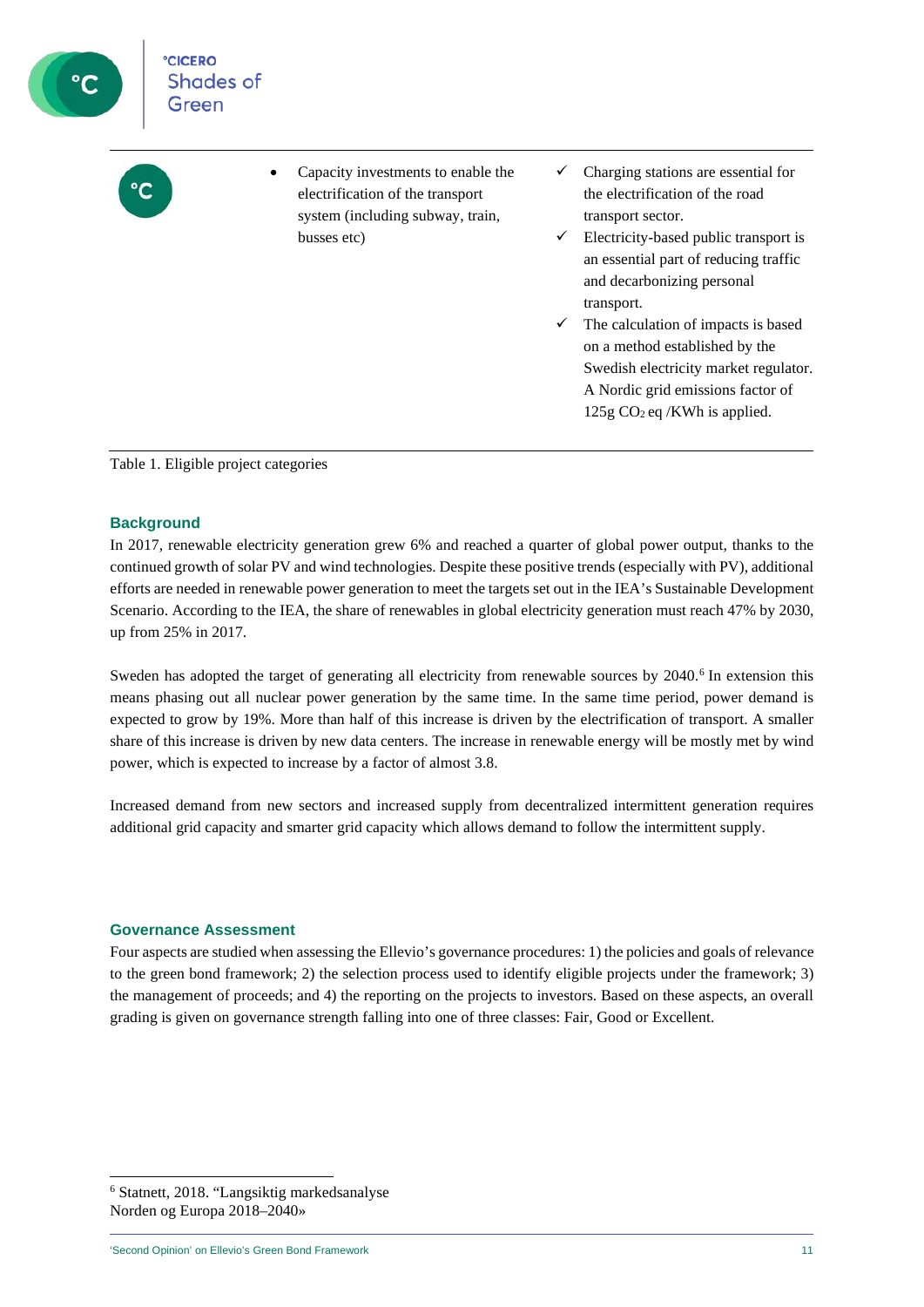### **CICERO** Shades of

Ellevio has comprehensive policies in place to support the realization of its framework. Projects above a certain threshold must undergo a sustainability assessment, which screens projects for their environmental impacts, among other checks. The policy for contractors is comprehensive and mandatory also for subcontractors. It covers mostly aspects pertaining to local environmental footprint, but includes also some climate related considerations. Currently, the issuer does not report its emissions and does not have any quantified targets to cut emissions. Ellevio

currently does not report its exposure to climate risk according to the TCFD recommendations. The selection process involves environmental experts, who have veto power both in terms of the sustainability assessment and the composure of the Sustainable Investments Committee. Controversial projects are identified and replaced. The management of proceeds is in line with the Green Bond Principles. The issuer will report on allocations and impacts on a portfolio basis if necessary and per project if possible.



The overall assessment of Ellevio's governance structure and processes gives it a rating of **Good**.

#### **Strengths**

The project categories support Sweden's target of covering its electricity demand with renewable generation by 2040. In this context, the framework will directly support the expected increase in onshore wind power by financing the grid connections. Sweden has adopted a target of reducing emissions from traffic by [7](#page-11-0)0% in 2030<sup>7</sup>. The connection of charging stations to the grid will support the electrification of personal road transport. Financing the electrification of public transport will contribute to decreasing traffic overall. The framework also incorporates future physical climate risk by replacing overhead lines with underground cables. Ellevio also includes efforts for understanding and safeguarding biodiversity in its areas of operation by adapting maintenance plansfor grasslands. The issuer has quantified targets to expand this work. We welcome Ellevio's approach to combining mitigation and adaptation.

Ellevio has a comprehensive set of policies for screening and managing its environmental footprint. This includes the policy for contractors and the sustainability assessment of projects over a certain threshold. The policy for contractors contains standards for waste handling, environmental concerns for procurement, rules for biodegradable lubricants and hydraulic oils in certain machinery and handling of the highly potent climate gas SF6. Efforts to reduce the use of SF6, where this is technically feasible, are based in Ellevio's own initiative. Ellevio has done several unannounced checks on contractors and has given out a target to increase the number of checks. The sustainability assessment of projects covers 10 categories and provides a systematic approach to different kinds of ESG risk. According to the issuer, this assessment would identify risks both in the areas of environmental impact, climate impact and social impact. It is a strength that these risks are identified prior to the projects being presented to the Sustainable Investments Committee.

#### **Weaknesses**

There are no apparent weaknesses in the framework

<span id="page-11-0"></span><sup>7</sup> [https://www.thelocal.se/20190227/swedens-road-traffic-emissions-increased-in-2018-after-years-of-steady](https://www.thelocal.se/20190227/swedens-road-traffic-emissions-increased-in-2018-after-years-of-steady-decline)[decline](https://www.thelocal.se/20190227/swedens-road-traffic-emissions-increased-in-2018-after-years-of-steady-decline)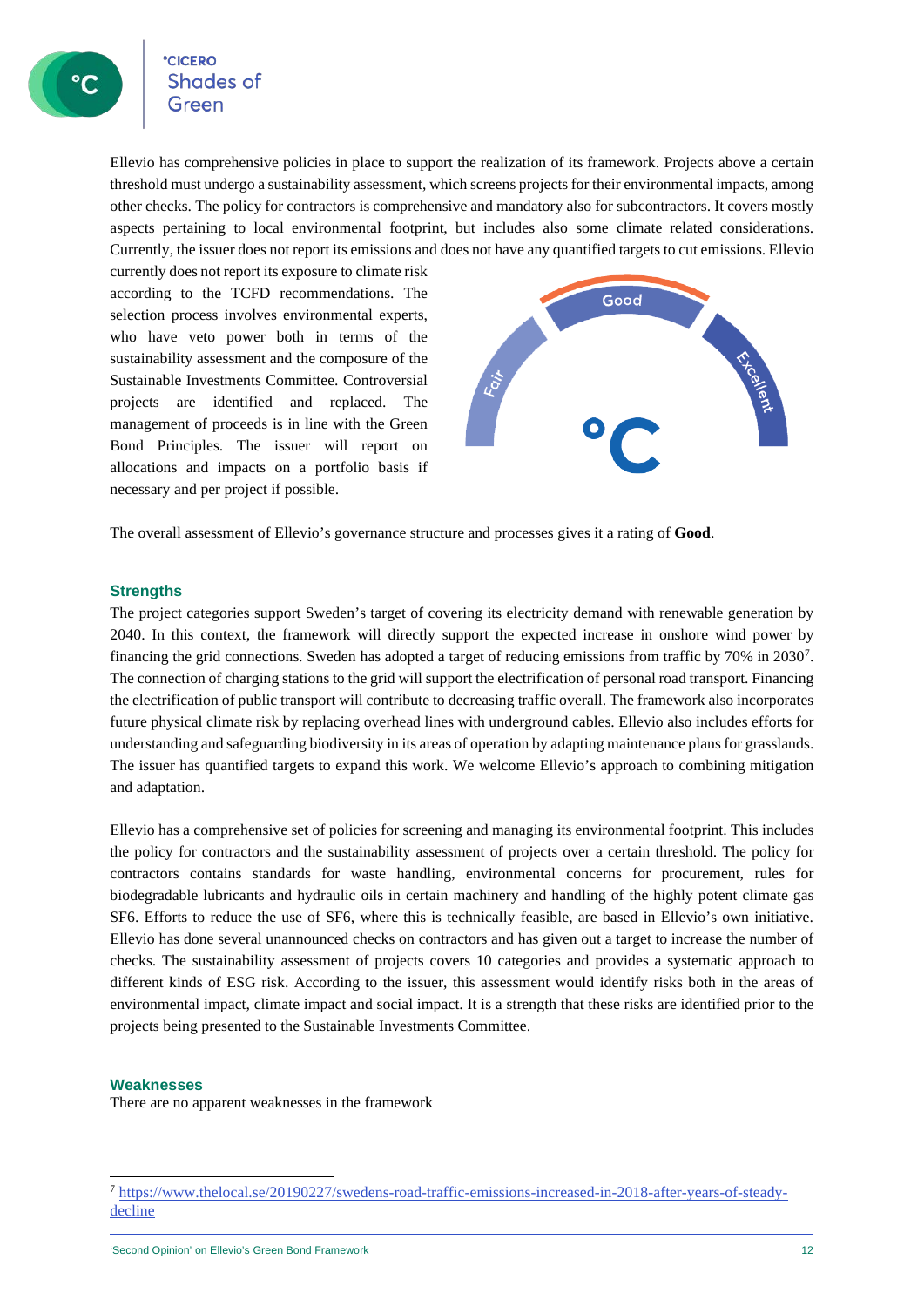### **Pitfalls**

New projects as well as the maintenance of existing projects involves the use of machinery, both small and large. These kind of works are carried out by contractors. Ellevio has comprehensive requirements for contractors regarding the local environmental impacts. Avoiding emissions on construction sites is not yet part of these requirements. As a large project owner, Ellevio has the leverage power to notch contractors to start exploring low emission construction sites. We would encourage the issuer to look into such paths together with contractors, and to require contractors to report their emissions during construction. The policy for suppliers already contains such an option.

The shading of grid infrastructure depends on factors such as the sources of electricity, grid losses and the customers that are supplied. According to the issuer, Ellevio is by law required to offer grid connection to all producers and customers. The issuer informed us that there are currently no coal or nuclear power producers and no fossil intensive customers connected. We welcome the issuer's clarification that, should such a power producer or large customer develop in Ellevio's grid area, green bond proceeds would not be used to finance grid connection.

Investors should be aware that, under the energy efficiency category, the network's distribution capacity will be strengthened. This would also enable increased distribution of nuclear power. There are no nuclear power stations directly connected to Ellevio's network. The nuclear electricity is generated outside of Ellevio's network and, due to the necessity of keeping electricity flows through the entire national electricity network stable, passes through Ellevio's networks to end consumers.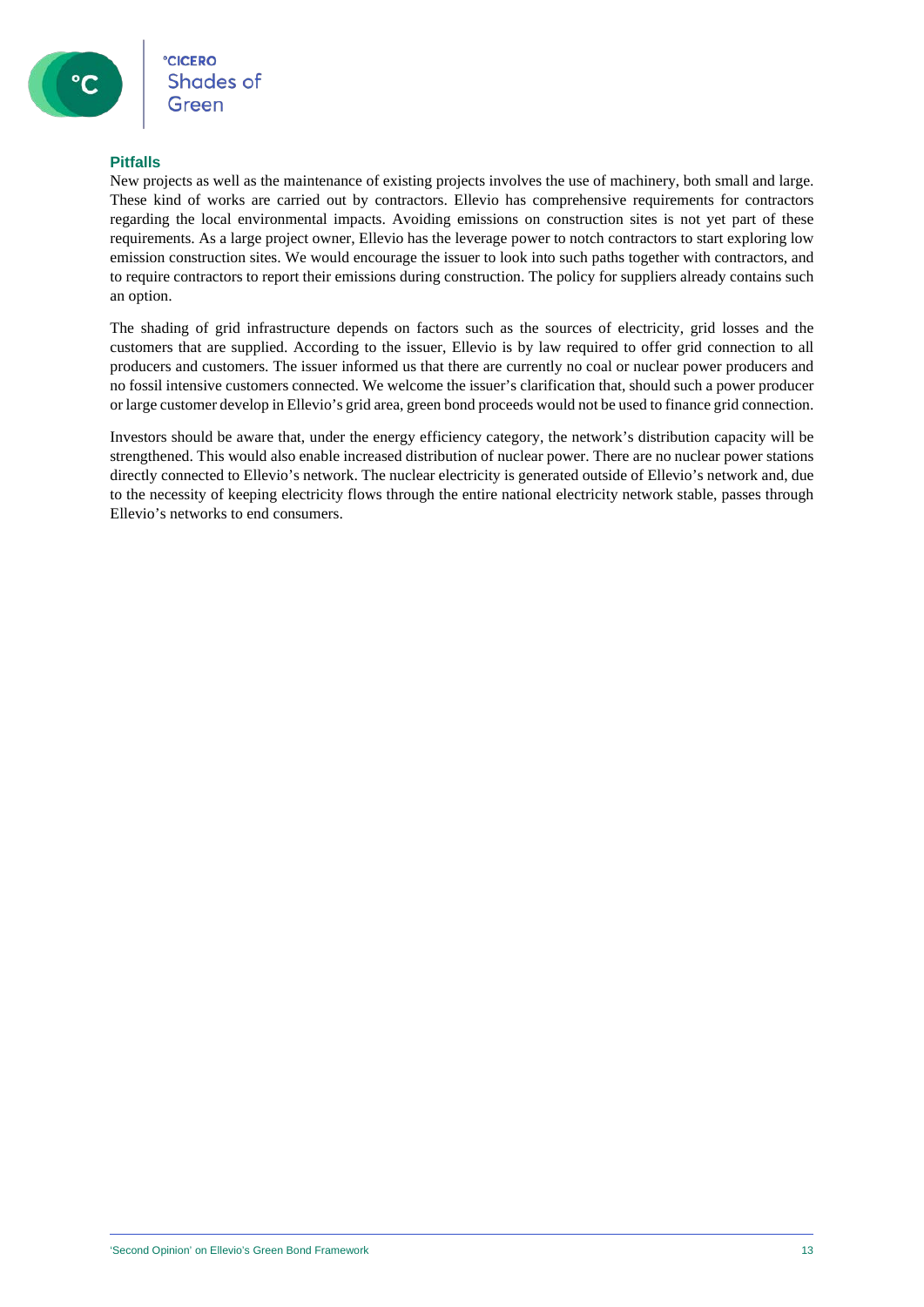

 $\left( \begin{array}{c} \circ \mathsf{c} \end{array} \right)$ 

### **Appendix 1:** Referenced Documents List

| <b>Number</b> | <b>Document Document Name</b>                                   | <b>Description</b>                                                                   |
|---------------|-----------------------------------------------------------------|--------------------------------------------------------------------------------------|
| 1             | <b>Green Bond Framework</b>                                     | Ellevio's green bond framework, dated<br>10.10.2019                                  |
| 2             | Ellevios hållbarhetskrav vid entreprenader                      | Ellevio's sustainability requirements for<br>contractors                             |
| 3             | Ellevio 2018                                                    | Annual report with sustainability reporting, 2018                                    |
| 4             | Energilaget siffror 2019                                        | National statistics on energy for 2019 from<br>Sweden's electricity market regulator |
| 5             | Hållbarhetsanalys 2.0 / 3.0 / resultat<br>hållbarhetsanalys 2.0 | Internal documents for the sustainability due<br>diligence analysis of projects.     |
| 6             | Instruktion hållbarhetsanalys 2.0                               | Manual for undertaking a sustainability analysis<br>of projects.                     |